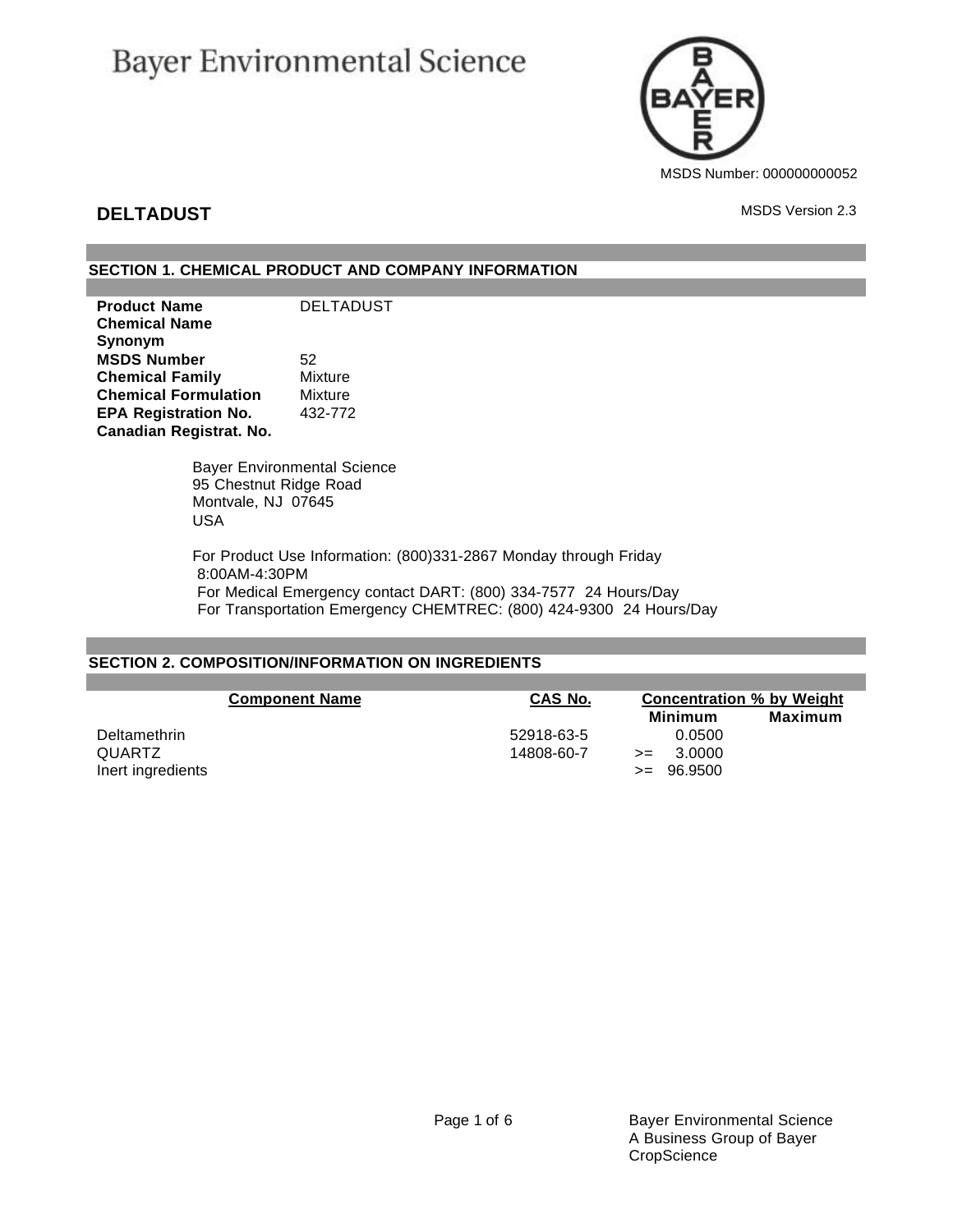MSDS Number: 000000000052 **DELTADUST** MSDS Version 2.3

| <b>SECTION 3. HAZARDS IDENTIFICATION</b> |                                                                                                                                                                                                                                                                                                                                                                                     |  |  |
|------------------------------------------|-------------------------------------------------------------------------------------------------------------------------------------------------------------------------------------------------------------------------------------------------------------------------------------------------------------------------------------------------------------------------------------|--|--|
|                                          |                                                                                                                                                                                                                                                                                                                                                                                     |  |  |
| <b>Emergency Overview</b>                | NOTE: Please refer to Section 11 for detailed toxicological information.<br>Caution. Keep out of the reach of children. Hazard to humans and domestic<br>animals. May be harmful if absorbed through skin. Avoid contact with skin, eyes<br>and clothing. Wash thoroughly with soap and water after handling. This product<br>is extremely toxic to fish and aquatic invertebrates. |  |  |
| <b>Physical State</b>                    | solid powder                                                                                                                                                                                                                                                                                                                                                                        |  |  |
| Odor                                     | Very faint indeterminate to chalk-like odor                                                                                                                                                                                                                                                                                                                                         |  |  |
| Appearance                               | white                                                                                                                                                                                                                                                                                                                                                                               |  |  |
| <b>Routes of Exposure</b>                | Skin contact.                                                                                                                                                                                                                                                                                                                                                                       |  |  |
| <b>Immediate Effects</b><br><b>Eye</b>   | Non-irritating.                                                                                                                                                                                                                                                                                                                                                                     |  |  |
| <b>Skin</b>                              | May be harmful if absorbed through skin. May cause a transient, localized<br>parasthesia, characterized by tingling, burning or numbness sensation in some<br>individuals.                                                                                                                                                                                                          |  |  |
| <b>Chronic or Delayed</b><br>Long-Term   | No known chronic effects.                                                                                                                                                                                                                                                                                                                                                           |  |  |

### **SECTION 4. FIRST AID MEASURES**

**Skin** Wash with plenty of soap and water. Get medical attention immediately if irritation persists. Cold cream or a moisturizing cream has been successful in diminishing the sensations associated with localized paresthesia.

## **SECTION 5. FIRE FIGHTING MEASURES**

| <b>Flash Point</b>                          | Not applicable                                                                                                                            |
|---------------------------------------------|-------------------------------------------------------------------------------------------------------------------------------------------|
| <b>Suitable Extinguishing</b><br>Media      | carbon dioxide (CO2), dry chemical, foam, water                                                                                           |
| <b>Fire Fighting</b><br><b>Instructions</b> | As in any fire, wear self-contained breathing apparatus pressure-demand,<br>MSHA/NIOSH approved (or equivalent) and full protective gear. |

## **SECTION 6. ACCIDENTAL RELEASE MEASURES**

**General and Disposal** Sweep up or shovel into approved waste disposal container. Dispose of with chemical waste.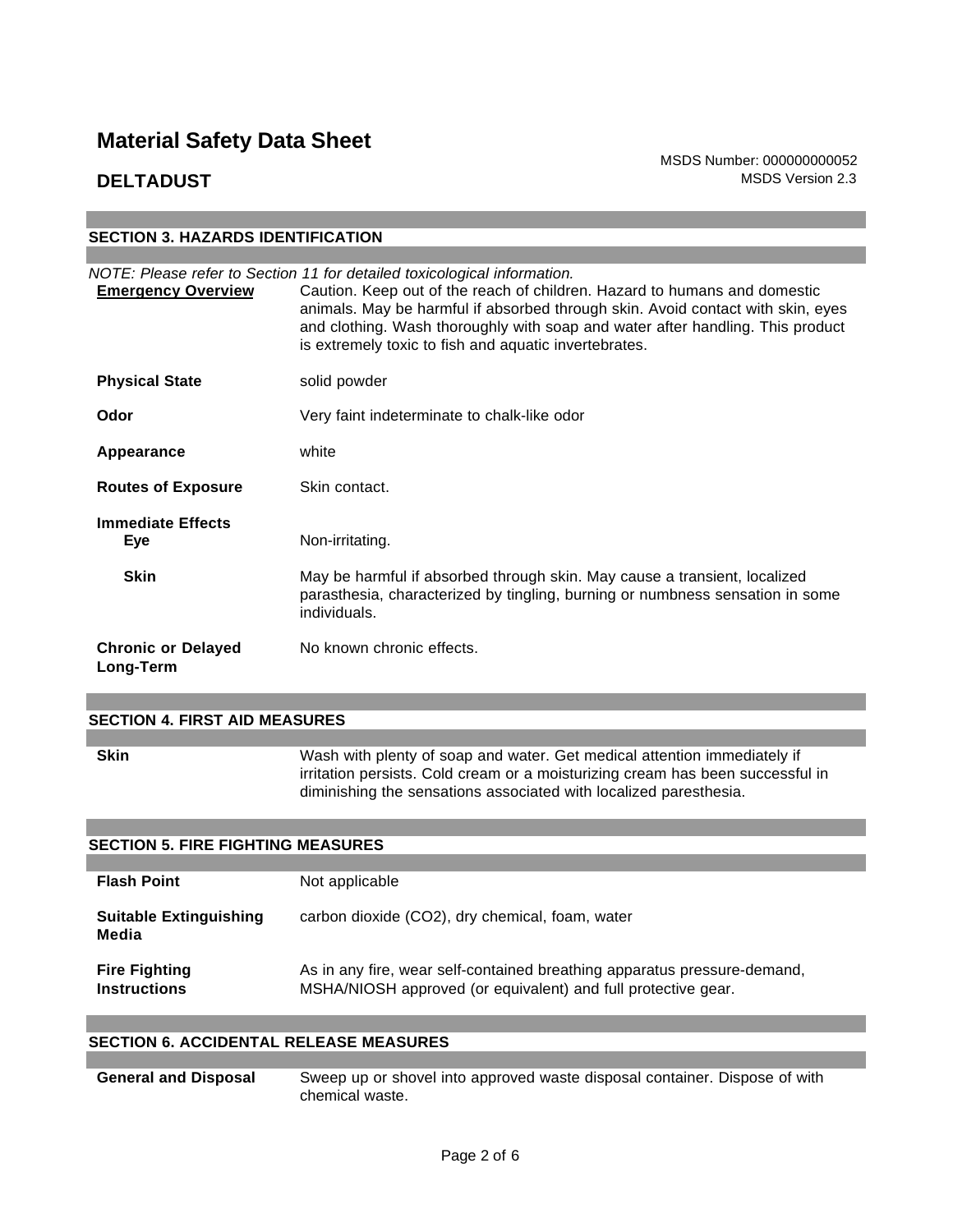|                                    | <b>SECTION 7. HANDLING AND STORAGE</b>                                                                                   |  |  |  |  |
|------------------------------------|--------------------------------------------------------------------------------------------------------------------------|--|--|--|--|
|                                    |                                                                                                                          |  |  |  |  |
| <b>Handling Procedures</b>         | Avoid contact with skin, eyes and clothing.                                                                              |  |  |  |  |
| <b>Storing Procedures</b>          | Do not contaminate water, food, or feed by storage or disposal.                                                          |  |  |  |  |
|                                    | Store in original container. Keep in a locked storage area. Keep in a dry, cool<br>place. Keep out of reach of children. |  |  |  |  |
| Work/Hygienic<br><b>Procedures</b> | Wash thoroughly with soap and water after handling.                                                                      |  |  |  |  |

## **SECTION 8. EXPOSURE CONTROLS/PERSONAL PROTECTION**

| <b>Eye/Face Protection</b> |                  | safety glasses or goggles                          |                  |                  |                          |
|----------------------------|------------------|----------------------------------------------------|------------------|------------------|--------------------------|
| <b>Body Protection</b>     |                  | Chemical-resistant gloves (Neoprene, Nitrile, PVC) |                  |                  |                          |
| <b>Exposure Limits</b>     |                  |                                                    |                  |                  |                          |
| <b>QUARTZ</b>              | 14808-60-7       | <b>NIOSH</b>                                       | <b>REL</b>       |                  | $0.05 \; mg/m3$          |
|                            |                  |                                                    | Form of Exposure | Respirable dust. |                          |
|                            |                  | OSHA Z1A                                           | TWA              |                  | $0.1 \text{ mg/m}$ 3     |
|                            | Form of Exposure |                                                    | Respirable dust. |                  |                          |
|                            |                  | US CA OEL                                          | TWA PEL          |                  | $0.1 \text{ mg/m}$ 3     |
|                            |                  |                                                    | Form of Exposure | Respirable dust. |                          |
|                            |                  | US CA OEL                                          | TWA PEL          |                  | $0.3$ mg/m $3$           |
|                            |                  |                                                    | Form of Exposure | Total dust.      |                          |
|                            |                  | <b>ACGIH</b>                                       | <b>TWA</b>       |                  | $0.05 \,\mathrm{mq/m}$ 3 |

## **SECTION 9. PHYSICAL AND CHEMICAL PROPERTIES**

**Appearance** white

**Physical State** solid powder

**Odor** Very faint indeterminate to chalk-like odor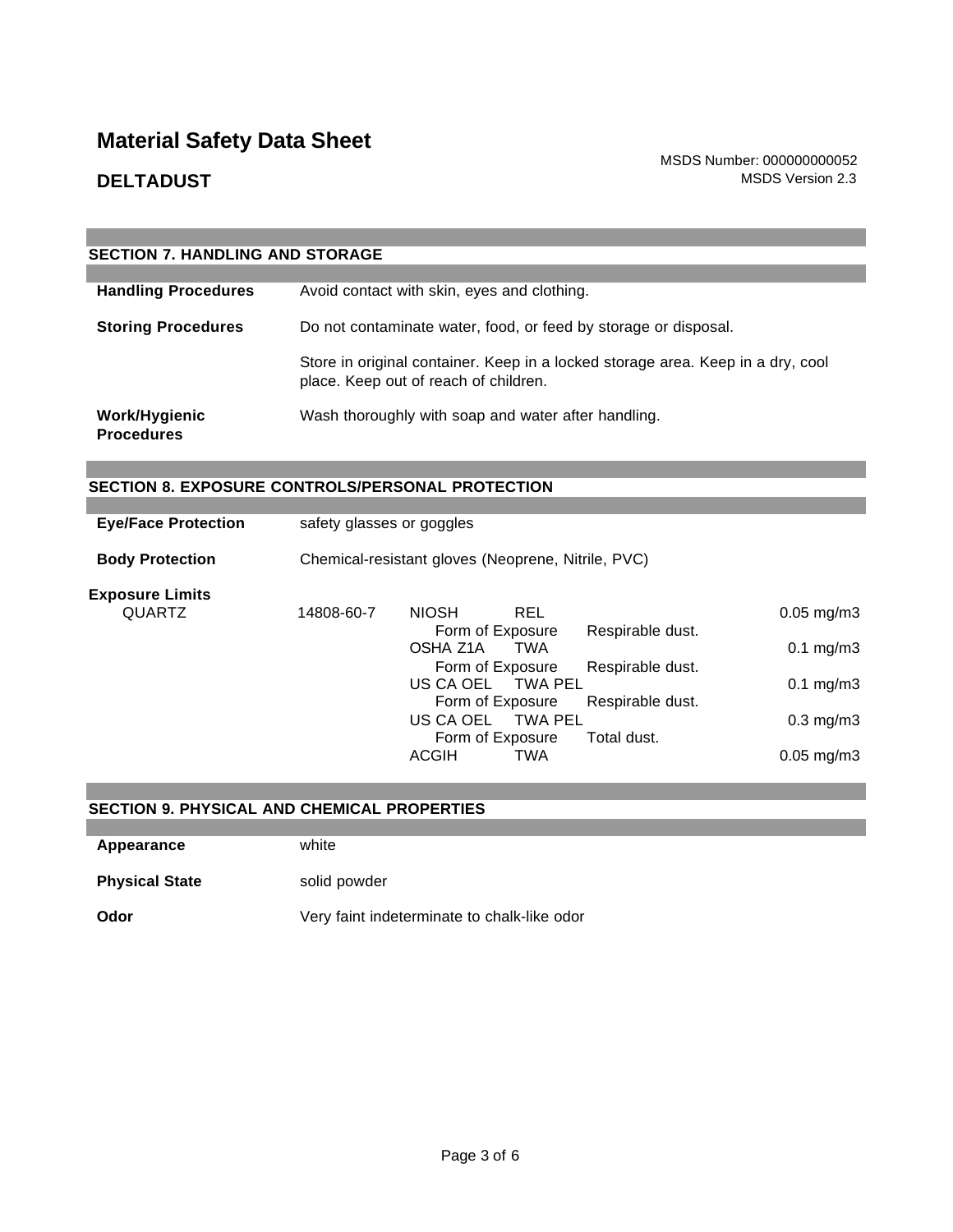**Density** 55.5 lbs/ft3 (fluffed) 105.4 lbs/ft3 (compacted)

## **SECTION 10. STABILITY AND REACTIVITY**

**Chemical Stability** Stable

| <b>Hazardous</b>      | Will not occur |
|-----------------------|----------------|
| <b>Polymerization</b> |                |
| (Conditions to avoid) |                |

## **SECTION 11. TOXICOLOGICAL INFORMATION**

| <b>Acute Oral Toxicity</b>                                                                                                        | $LD50: > 5,050$ mg/kg   |                                        |               |
|-----------------------------------------------------------------------------------------------------------------------------------|-------------------------|----------------------------------------|---------------|
| <b>Acute Dermal Toxicity</b>                                                                                                      | $LD50: > 5,050$ mg/kg   |                                        |               |
| <b>Acute Inhalation Toxicity</b>                                                                                                  | $LC50: > 26.1$ mg/l 4 h |                                        |               |
|                                                                                                                                   | $LC50:$ > 100 mg/l 1 h  |                                        |               |
| <b>Skin Irritation</b>                                                                                                            | Slightly irritating     |                                        |               |
| <b>Eye Irritation</b>                                                                                                             | Non-irritating.         |                                        |               |
| <b>Sensitization</b>                                                                                                              | Negative                |                                        |               |
| <b>Assessment Carcinogenicity</b><br><b>ACGIH</b><br>QUARTZ<br><b>NTP</b><br>QUARTZ<br><b>IARC</b><br>Deltamethrin<br><b>OSHA</b> |                         | 14808-60-7<br>14808-60-7<br>52918-63-5 | Group A2<br>3 |
| None                                                                                                                              |                         |                                        |               |

## **SECTION 12. ECOLOGICAL INFORMATION**

**Environmental Precautions** This product is extremely toxic to fish and aquatic invertebrates. Do not apply directly to water, to areas where surface water is present or to intertidal areas below the mean high water mark. Use with care when applying in areas adjacent to any body of water. Do not contaminate water when disposing of equipment washwaters.

MSDS Number: 000000000052 **DELTADUST** MSDS Version 2.3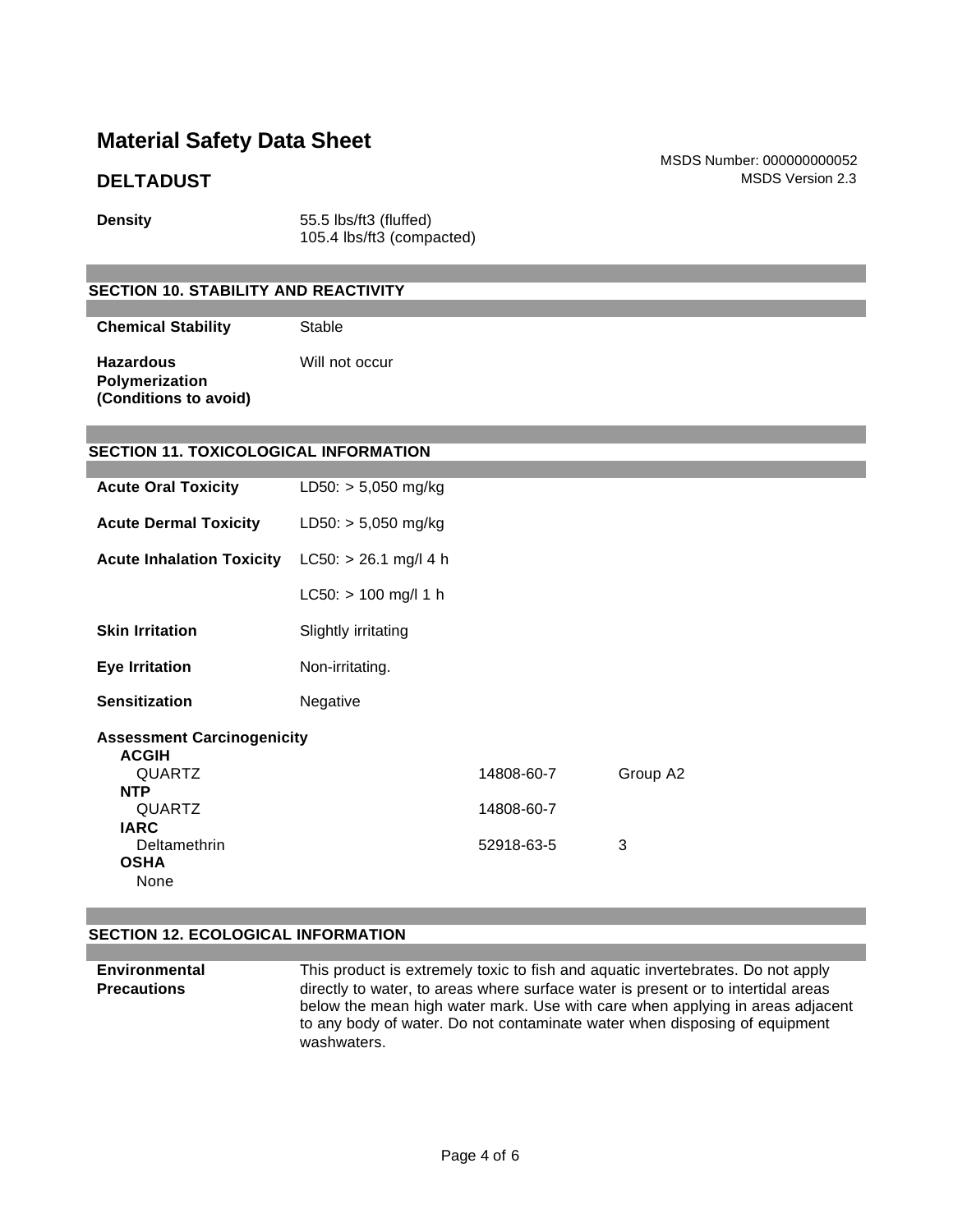MSDS Number: 000000000052 **DELTADUST** MSDS Version 2.3

| <b>SECTION 13. DISPOSAL CONSIDERATIONS</b> |                                                                                                                                                                                                    |
|--------------------------------------------|----------------------------------------------------------------------------------------------------------------------------------------------------------------------------------------------------|
|                                            |                                                                                                                                                                                                    |
| <b>General Disposal</b><br>Guidance        | Pesticide Disposal: Wastes resulting from use of this product may be disposed of<br>on site or at an approved waste disposal facility.                                                             |
| <b>Container Disposal</b>                  | Triple rinse (or equivalent). Then offer for recycling or reconditioning, or puncture<br>and dispose of in a sanitary landfill, or by other procedures approved by state<br>and local authorities. |
|                                            | For Homeowners: Do not reuse empty container. Wrap container in several<br>layers of newspaper and discard in trash.                                                                               |
| <b>RCRA Classification</b>                 | Not Regulated under this Statute                                                                                                                                                                   |

## **SECTION 14. TRANSPORT INFORMATION**

PROPER SHIPPING NAME: Not DOT Regulated

## **SECTION 15. REGULATORY INFORMATION**

| <b>US Federal</b>                                                                                           |               |                |
|-------------------------------------------------------------------------------------------------------------|---------------|----------------|
| <b>EPA Registration No.</b>                                                                                 | 432-772       |                |
| <b>TSCA list</b>                                                                                            |               |                |
| <b>QUARTZ</b>                                                                                               | 14808-60-7    |                |
| <b>TSCA 12b export notification</b><br><b>None</b>                                                          |               |                |
| SARA Title III - section 302 - notification and information<br>None                                         |               |                |
| SARA Title III - section 313 - toxic chemical release reporting<br><b>None</b>                              |               |                |
| <b>US States Regulatory</b>                                                                                 |               |                |
| <b>CA Prop65</b>                                                                                            |               |                |
| This product contains a chemical known to<br>the state of California to cause cancer.                       | <b>QUARTZ</b> | 14808-60-7     |
| US State right-to-know ingredients<br><b>QUARTZ</b>                                                         | 14808-60-7    | IL, MA, MN, PA |
| <b>Canadian Regulations</b><br>Canadian Registrat. No.<br><b>Canadian Domestic Substance List</b><br>QUARTZ | 14808-60-7    |                |